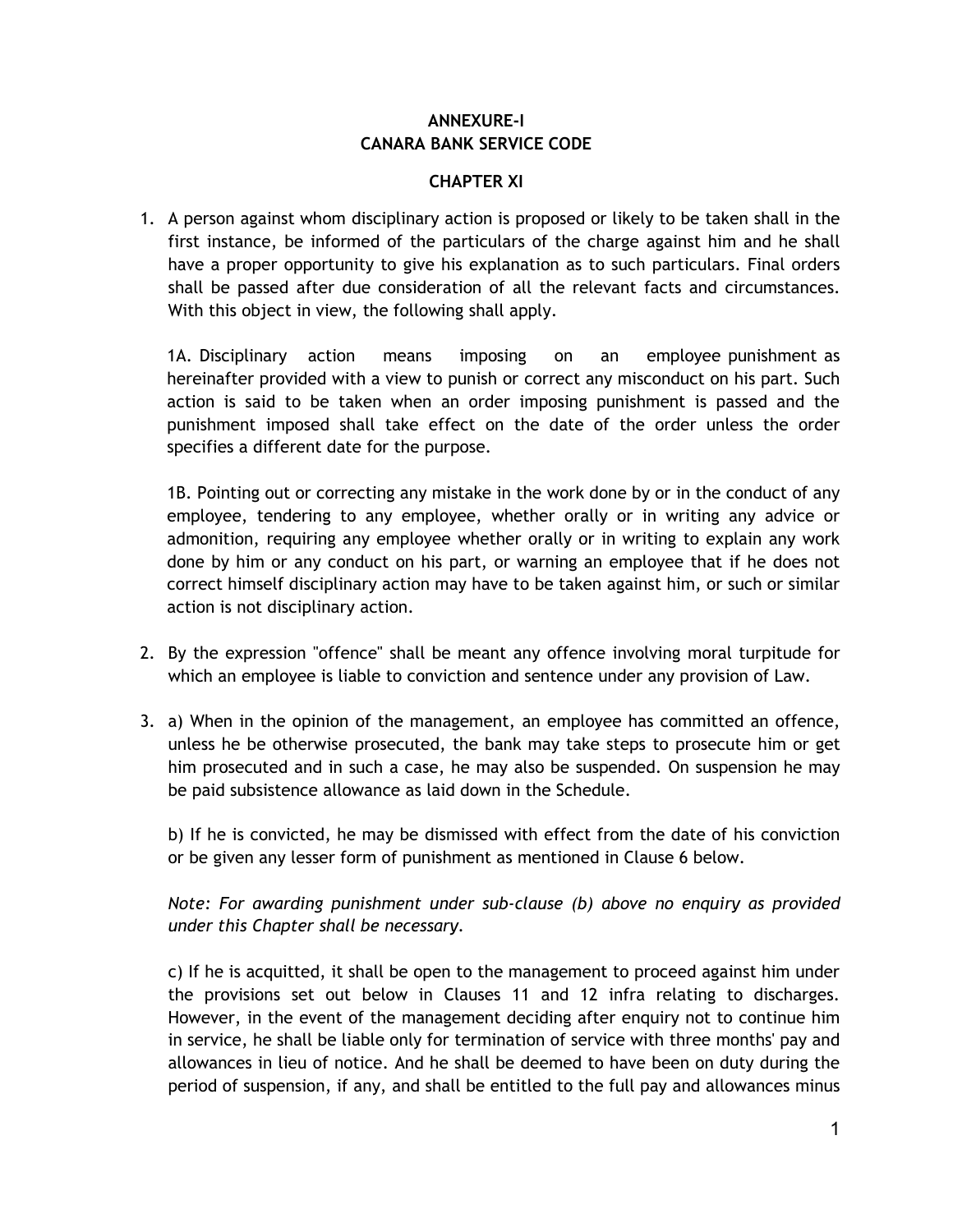such subsistence allowance as he has drawn and to all other privileges for the period of suspension provided that if he is acquitted by being given the benefit of doubt he may be paid such portion of such pay and allowances as the management may deem proper, and the period of his absence shall not be treated as a period spent on duty unless the management so directs.

d) If he prefers an appeal or revision application against his conviction and is acquitted in case he had already been dealt with as above and he applies to the management for reconsideration of his case, the management shall review his case and may either reinstate him or proceed against him under the provisions set out below in Clauses 11 and 12 infra relating to discharge, and the provision set out above as to pay, allowances and the period of suspension will apply, the period up-to-date for which full pay and allowances have not been drawn being treated as one of suspension. In the event of the management deciding, after enquiry not to continue him in service, the employee shall be liable only for termination with three months' pay and allowance in lieu of notice, as directed above.

4. If after steps have been taken to prosecute an employee or to get him prosecuted, for an offence, he is not put on trial within a year of the commission of the offence, the management may then deal with him as if he had committed an act of "gross misconduct" or of "minor misconduct", as defined below; provided that if the authority which was to start prosecution proceedings refuses to do so or comes to the conclusion that there is no case for prosecution it shall be open to the management to proceed against the employee under the provisions set out below in Clauses 11 and 12 infra relating to discharge, but he shall be deemed to have been on duty during the period of suspension, if any, and shall be entitled to the full wages and allowances and to all other privileges for such period. In the event of the management deciding, after enquiry, not to continue him in service, he shall be liable only for termination with three months' pay and allowances in lieu of notice as provided in Clause 3 above. If within the pendency of the proceedings thus instituted he is put on trial such proceedings shall be stayed pending the completion of the trial, after which the provisions mentioned in Clause 3 above shall apply.

*Notwithstanding contained is Regulation (3) and (4) of this Chapter, it shall not be obligatory on the part of the Bank to take steps to prosecute an employee or to get him prosecuted if the Offence committed by him is not one committed in the course of his employment in the Bank, unless it is obligatory so to do under the provisions of any law for the time being in force. If in such a case, the employee is actually prosecuted by Authorities competent to prosecute him, then the above mentioned Regulation (3) and (4) shall apply as if the Bank had taken steps to prosecute the employee or get him prosecuted.*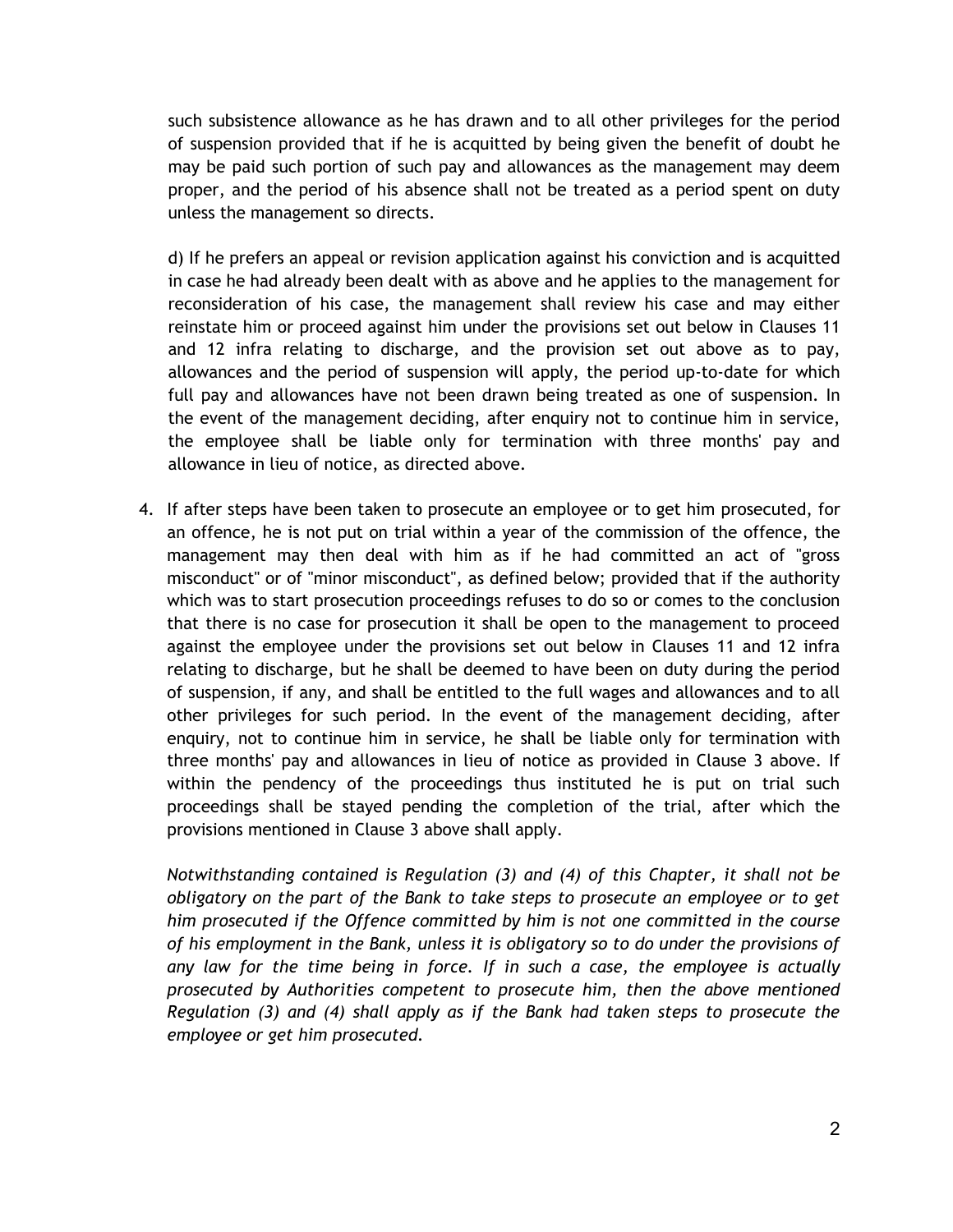- 5. By the expression "gross misconduct" shall be meant any of the following acts and omissions on the part of an employee:
	- (a) engaging in any trade or business outside the scope of his duties except with the written permission of the bank;
	- (b) unauthorized disclosure of information regarding the affairs of the bank or any of its customers or any other person connected with the business of the bank which is confidential or the disclosure of which is likely to be prejudicial to the interests of the bank;
	- (c) drunkenness or riotous or disorderly or indecent behavior on the premises of the bank;
	- (d) willful damage or attempt to cause damage to the property of the bank or any of its customers;
	- (e) willful insubordination or disobedience of any lawful and reasonable order of the management or of a superior;
	- (f) habitual doing of any act which amounts to "minor misconduct" as defined 'below, "habitual" meaning a course of action taken or persisted in, notwithstanding that at least on three previous occasions censure or warnings have been administered or an adverse remark has been entered against him;
	- (g) willful slowing down in performance of work;
	- (h) gambling or betting on the premises of the bank;
	- (i) speculation in stocks, shares, securities or any commodity whether on his account or that of any other persons;
	- (j) doing any act of gross negligence or negligence involving or likely to involve the bank in serious loss;
	- (k) giving or taking a bribe or illegal gratification from a customer or an employee of the bank;
	- (l) abetment or instigation of any of the acts or omissions above mentioned;
	- (m) Knowingly making a false statement in any document pertaining to or in connection with his employment in the bank;
	- (n) Resorting to unfair practice of any nature whatsoever in any examination conducted by the Indian Institute of Bankers or by or on behalf of the bank and where the employee is caught in the act of resorting to such unfair practice and a report to that effect has been received by the bank from the concerned authority;
	- (o) Resorting to unfair practice of any nature whatsoever in any examination conducted by the Indian Institute of Bankers or by or on behalf of the bank in cases not covered by the above Sub Clause(n) and where a report to that effect has been received by the bank from the concerned authority and the employee does not accept the charge;
	- (p) Remaining unauthorisedly absent without intimation continuously for a period exceeding 30 days;
	- (q) Misbehaviour towards customers arising out of bank's business;
	- $(r)$  Contesting election for parliament / legislative assembly / legislative council / local bodies / municipal corporation/ panchayat, without explicit written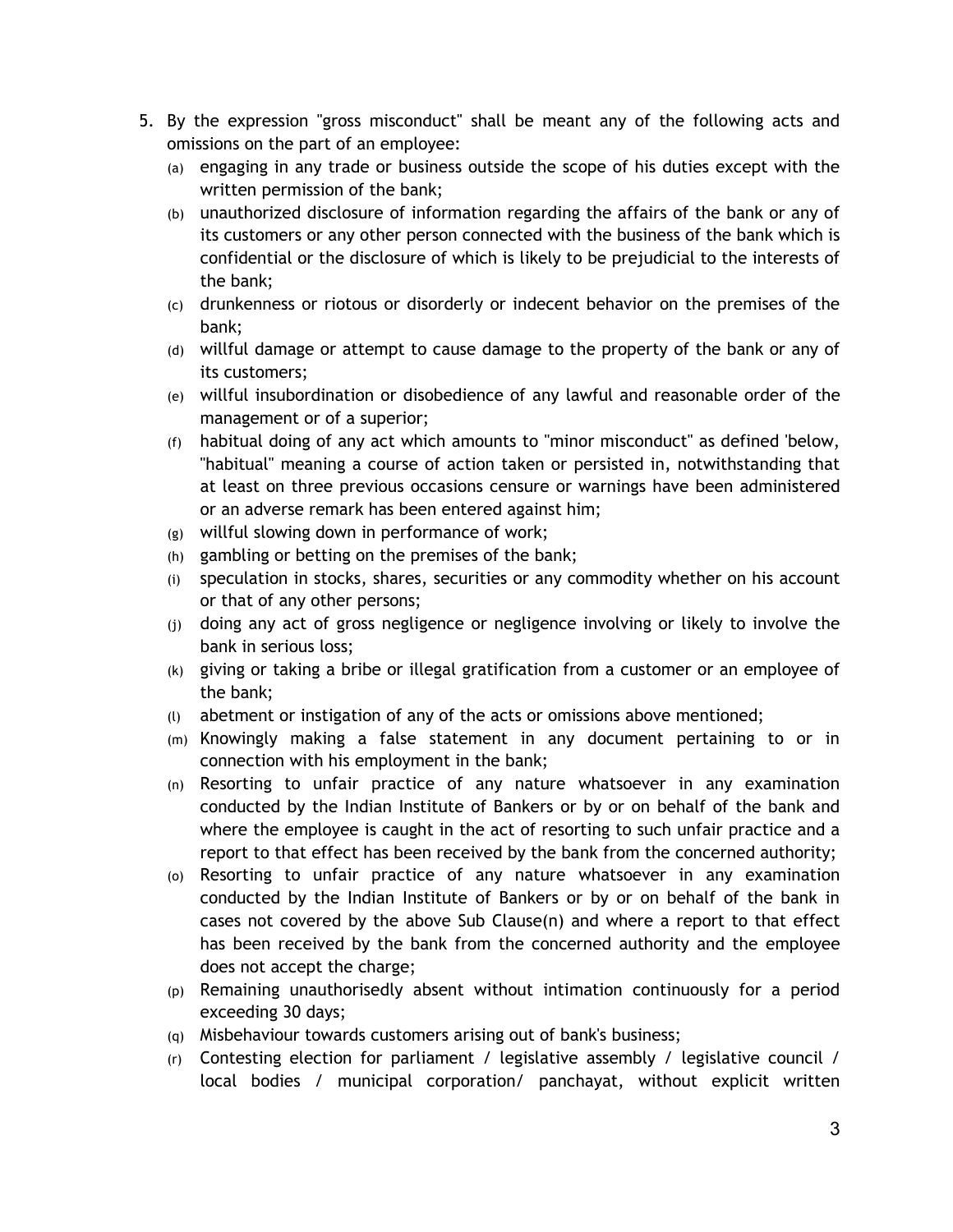permission of the bank;

- (s) Conviction by a criminal Court of Law for an offence involving moral turpitude;
- (t) indulging in any act of' sexual harassment' of any woman at her workplace; Note: Sexual harassment shall include such unwelcome sexually determined behaviour (whether directly or otherwise) as
	- (a) physical contact and advances;
	- (b) demand or request for sexual favours;
	- (c) sexually coloured remarks;
	- (d) showing pornography; or
	- (e) any other unwelcome physical verbal or non-verbal conduct of a sexual nature.
- 6. An employee found guilty of gross misconduct may:
	- (a) be dismissed without notice; or
	- (b) be removed from service with superannuation benefits i.e. Pension and/ or Provident Fund and Gratuity as would be due otherwise under the Rules or Regulations prevailing at the relevant time and without disqualification from future employment; or
	- (c) be compulsorily retired with superannuation benefits i.e. Pension and/ or Provident Fund and Gratuity as would be due otherwise under the Rules or Regulations prevailing at the relevant time 'and without disqualification from future employment; or
	- (d) be discharged from service with superannuation benefits i.e. Pension and/ or Provident Fund and Gratuity as would be due otherwise under the Rules or Regulations prevailing at the relevant time and without disqualification from future employment; or
	- (e) be brought down to lower stage in the scale of pay up to a maximum of two stages and for a maximum period of two years; or

[Note: This punishment shall be non-cumulative and annual increment(s)/stagnation increment(s) falling during the period of punishment shall be released on the respective due date(s)].

- (f) have his increment/s stopped with or without cumulative effect; or [Note: Specific period of rigour shall be mentioned].
- $(g)$  have his special pay withdrawn; or
- (h) be warned or censured, or have an adverse remark entered against him; or
- 7. By the expression "minor misconduct" shall be meant any of the following acts and omissions on the part of an employee:
	- (a) absence without leave or overstaying sanctioned leave without sufficient grounds;
	- (b) unpunctual or irregular attendance;
	- (c) neglect of work, negligence in performing duties;
	- (d) breach of any rule of business of the bank or instruction for the running of any department;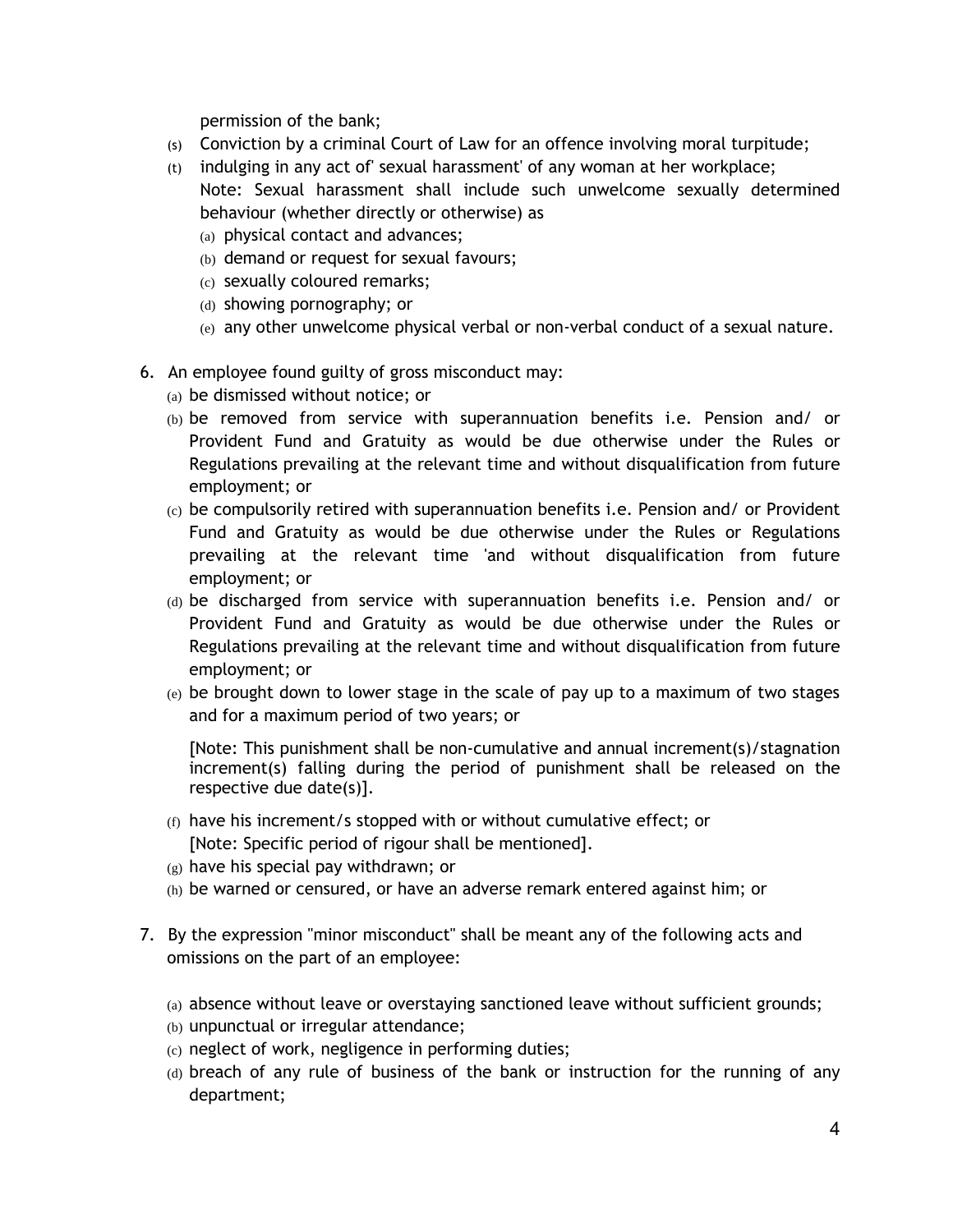- (e) committing nuisance on the premises of the bank;
- (f) entering or leaving the premises of the bank except by an entrance provided for the purpose;
- $(g)$  attempt to collect or collecting moneys within the premises of the bank without the previous permission of the management or except as allowed by any rule or law for the time being in force;
- (h) holding or attempting to hold or attending any meeting on the premises of the bank without the previous permission of the management or except in accordance with the provisions of any rule or law for the time being in force;
- (i) canvassing for union membership or collection of union dues or subscriptions within the premises of the bank without the previous permission of the management or except in accordance with the provisions of any rule or law for the time being in force;
- (j) failing to show proper consideration, courtesy or attention towards officers, customers or other employees of the bank, unseemly or unsatisfactory behavior while on duty;
- (k) marked disregard of ordinary requirements of decency and cleanliness in person or dress;
- (l) incurring debts to an extent considered by the management as excessive;
- (m)resorting to unfair practice of any nature whatsoever in any examination conducted by the Indian Institute of Bankers or by or on behalf of the bank in cases not covered by sub clause (n) under 'Gross Misconduct' and where a report to that effect has been received by the bank from the concerned authority and the employee accepts the charge;
- (n) refusal to attend training programmes without assigning sufficient and valid reasons;
- (o) Not wearing, while on duty, identity card issued by the bank;
- $(p)$  Not wearing, while on duty, the uniforms supplied by the bank, in clean condition.
- (q) doing any act prejudicial to the interest of the Bank.
- $(r)$  misconducts covered under clause 7 (a) to (q) shall not be made out as "gross misconduct" under clause 5.
- 8. An employee found guilty of minor misconduct may:
	- (a) be warned or censured; or
	- (b) have an adverse remark entered against him; or
	- (c) have his increment stopped for a period not longer than six months.
- 9. A workman found guilty of misconduct, whether gross or minor, shall not be given more than one punishment in respect of any one charge.
- 10. In all cases in which action under Clauses 4, 6 or 8 may be taken, the proceedings held shall be entered in a book kept specially for the purpose, in which the date on which the proceedings are held, the name of the employee proceeded against, the charge or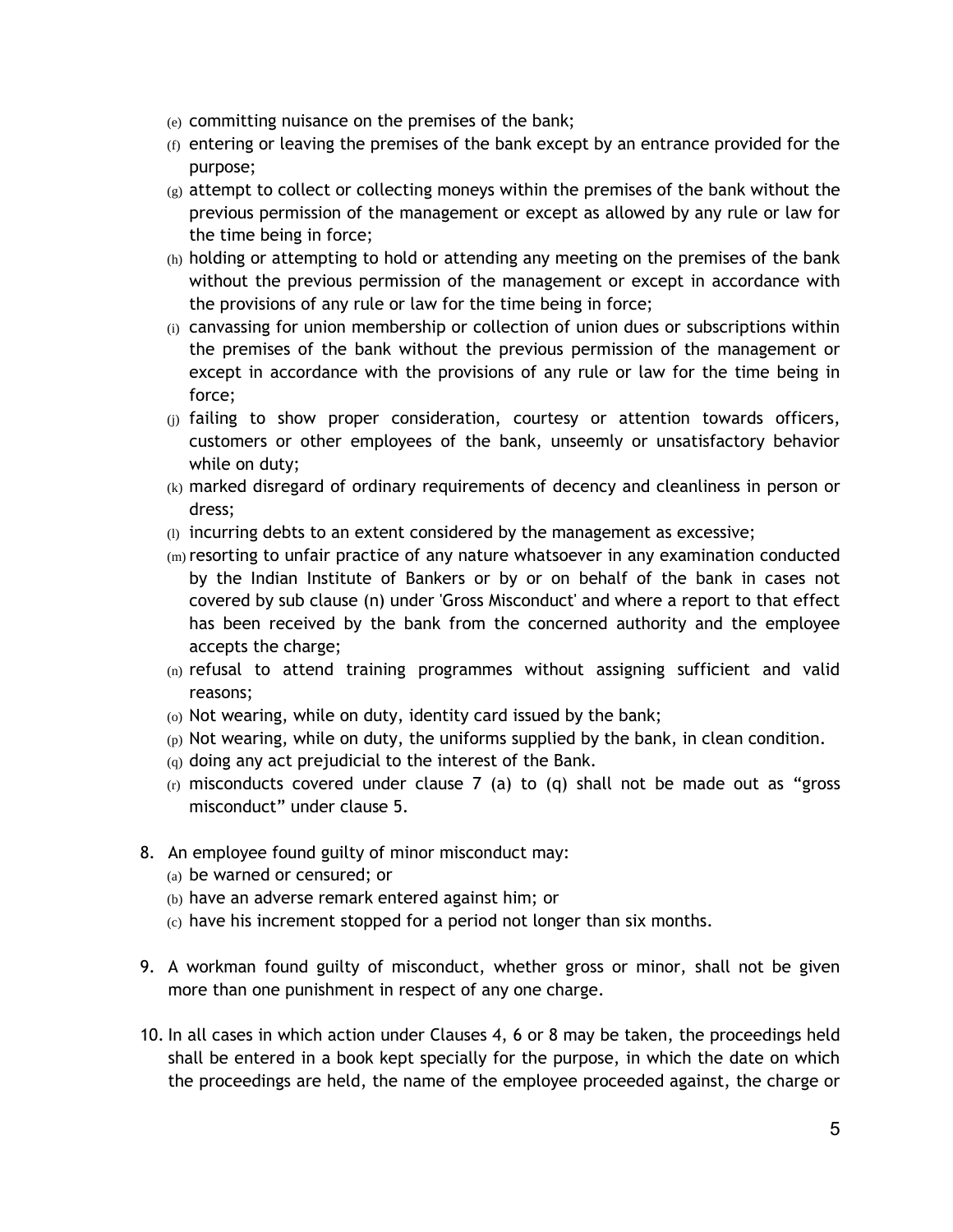charges, the evidence on which they are based, the explanation and the evidence, if any, tendered by the said employee, the finding or findings, with the grounds on which they are based and the order passed shall be recorded with sufficient fullness, as clearly as possible and such record of the proceedings shall be signed by the officer who holds them, after which a copy of such record shall be furnished to the employee concerned if so requested by him in writing.

- 11. When it is decided to take any disciplinary action against an employee such decision shall be communicated to him within three days thereof.
- 12. The procedure in such cases shall be as follows:-

(a) An employee against whom disciplinary action is proposed or likely to be taken shall be given a charge sheet clearly setting forth the circumstances appearing against him and a date shall be fixed for enquiry, sufficient time being given to him to enable him to prepare and give his explanation as also to produce any evidence that he may wish to tender in his defence. He shall be permitted to appear before the Officer conducting the enquiry, to cross-examine any witness on whose evidence the charge rests and to examine witnesses and produce other evidence in his defence. He shall also be permitted to be defended.

i. (x) by a representative of a registered trade union of bank employees of which he is a member on the date first notified for the commencement of the enquiry. (y) where the employee is not a member of any trade union of bank employees on the aforesaid date, by a representative of a registered trade union of

employees of the bank in which he is employed;

(z) by any employee of the Bank; OR

- ii. at the request of the said union by a representative of the state federation or all India Organisation to which such union is affiliated; OR
- iii. with the Bank's permission, by a lawyer.

The Enquiry Officer shall record in writing all the evidence produced in support of the charge as well as the evidence if any, produced on behalf of the employee. If the enquiring officer thinks fit or expedient to do so, he may require the employee to sign or initial the record.

As soon as possible after an enquiry is concluded the Enquiry Officer shall record in writing the result of the enquiry in the form of report to the Disciplinary Authority. The said report shall contain the Enquiry Officer's finding with his reasons for the same. If the Disciplinary Authority disagrees with the findings of the Enquiring Officer on all or any article of charge, he shall record his tentative reasons for such disagreement and shall make available a copy of such tentative reasons to the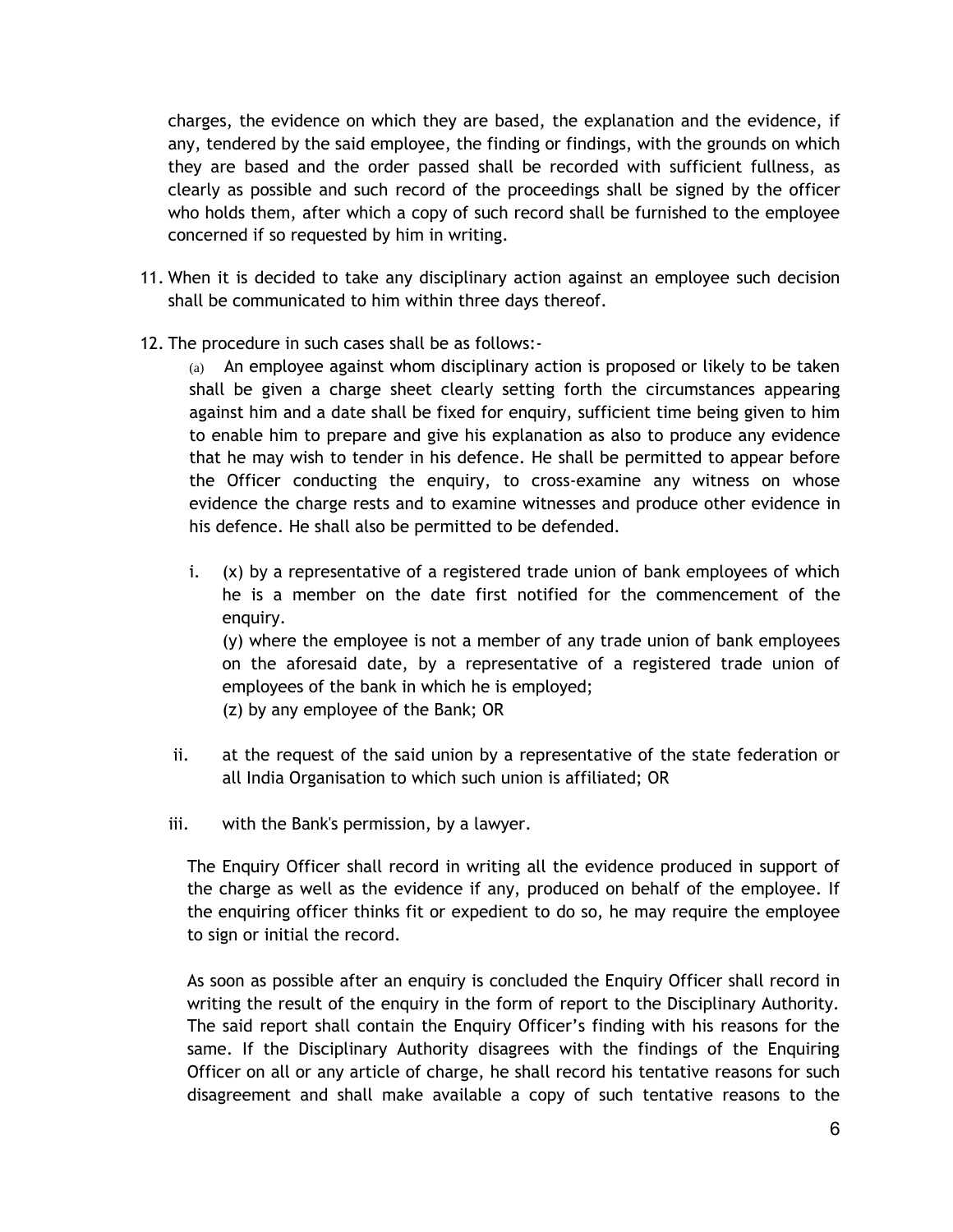employee for his submissions, if any. On receipt of his submission, if any, the Disciplinary Authority shall record his findings on such charge. The employee shall also be given a hearing as regards the nature of the proposed punishment in case any charge is established against him before awarding punishment.

(b) Pending such enquiry or initiation of such enquiry he may be suspended. On suspension he may be paid subsistence allowance as laid down in the Schedule. Such suspension, unless terminated earlier, shall be deemed to continue till and to terminate on the passing of an order exonerating him or imposing a punishment on him. However if on the conclusion of the enquiry it is, decided to take no action against him he shall be deemed to have been on duty and shall be entitled to the full wages and allowances and to all other privileges for the period of suspension; and if some punishment other than dismissal is inflicted the whole or a part of the period of suspension, may, at the discretion of the management, be treated as on duty with the right to a corresponding portion of the wages, allowances, etc.

An employee placed under suspension pending disciplinary action shall be given an opportunity to represent to the management to reconsider the order of suspension.

- (c) In awarding punishment by way of disciplinary action the authority concerned shall take into account the gravity of the misconduct, the previous record, if any, of the employee and any other aggravating or extenuating circumstances, that may exist. Where sufficiently extenuating circumstances exist the misconduct may be condoned and in case such misconduct is of the "gross" type he may be merely discharged, with or without notice or on payment of a month's pay and allowances, in lieu of notice. Such discharge may also be given where the evidence is found to be insufficient to sustain the charge and where the bank does not, for some reason or other, think it expedient to retain the employee in question any longer in service. Discharge in such cases shall not be deemed to amount to disciplinary action.
- (d) If the representative defending the employee is an employee of the same bank at an outstation branch within the same State, he shall be relieved on special leave (on full pay and allowances) to represent the employee and be paid one return fare. The class' of fare to which he will be entitled would be the same as while travelling on duty, In case of any adjournment at the instance of the bank / enquiry officer, he may be asked to resume duty and if so, will be paid fare for the consequential journey. He shall also be, paid full halting allowance for the period he stays at the place of the enquiry for defending the employee as also for the days of the journeys which are undertaken at the bank's cost.

If the representative defending the employee is an employee of the same bank at an outstation branch situated outside the state, on a case to case basis as may be decided by the bank, he shall be relieved on special leave (on full pay and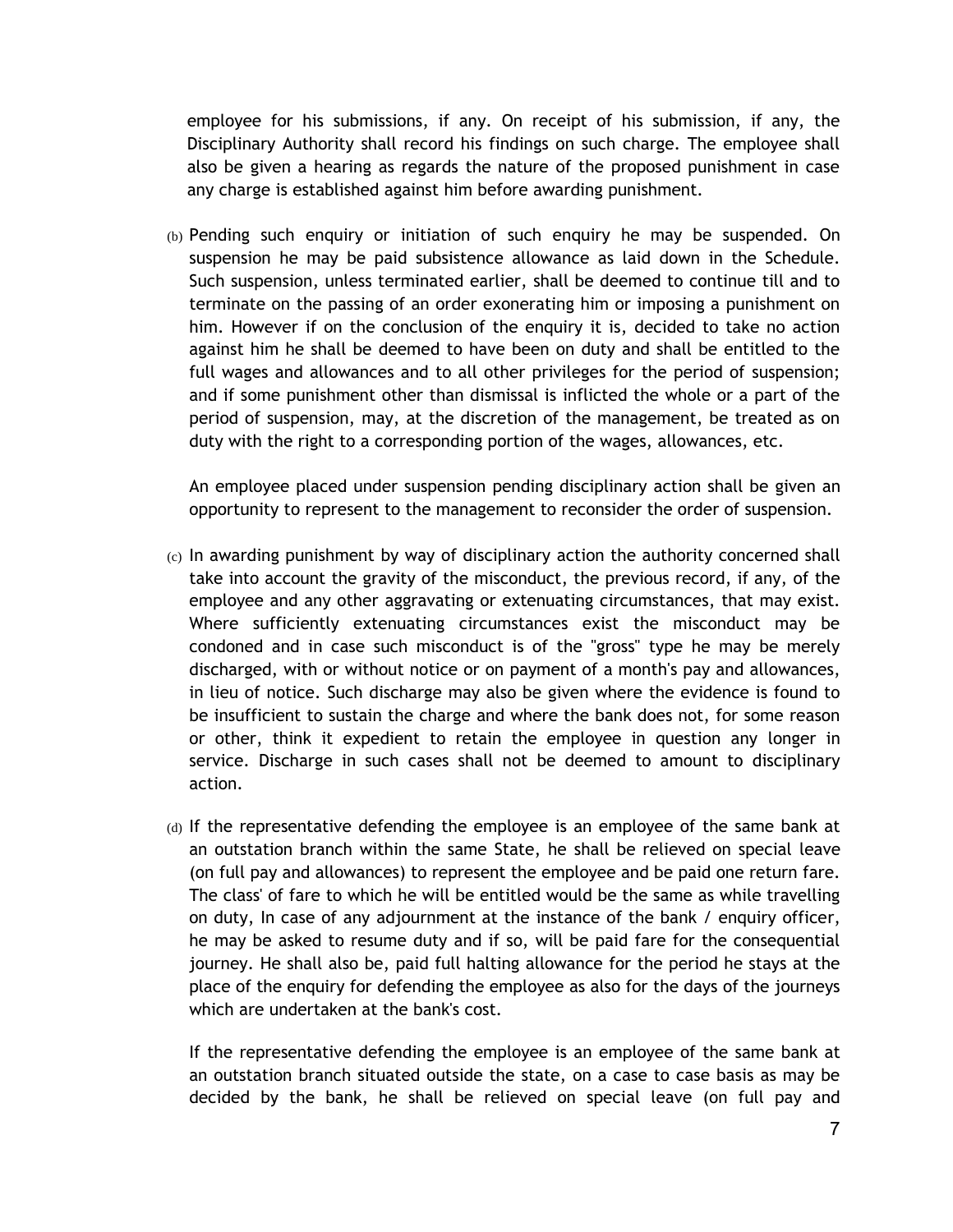allowances) to represent the employee and shall be paid one return fare.

Explanation: 'State' for the purpose, shall mean the area which constitutes a political State.

- (e) An enquiry need not be held if:
	- (i) the bank has issued a show cause notice to the employee advising him of the misconduct and the punishment for which he may be liable for such misconduct;
	- (ii) the employee makes a voluntary' admission of his guilt in reply to the aforesaid show cause notice; and
	- (iii)the misconduct is such that even if proved the bank does not intend to award the punishment of discharge or

However, if the employee concerned requests a hearing regarding the nature of punishment, such a hearing shall be given.

- $(f)$  An enquiry need not also be held if the employee is charged with minor misconduct and the punishment proposed to be given is warning or censure. However,
	- (i) the employee shall be served a show cause notice advising him of the misconduct and the evidence on which the charge is based; and
	- (ii) the employee shall be given an opportunity to submit his written statement of defence, and for this purpose has a right to have access to the documents and material on which the charge is based;
	- (iii)if the employee requests a hearing such a hearing shall be represented by a representative authorized to defend him in an enquiry had such an enquiry been held.
- $(g)$  Where an employee is charged with a minor misconduct and an enquiry is not held on two previous occasions, an enquiry shall be held in respect of the third occasion.
- 13. Where the provisions of the Bi-partite Settlements are in conflict with the procedure or rules of this Code regarding disciplinary action, they shall prevail over the latter.
- 14. The Managing Director & Chief Executive Officer/Principal Officer of the bank shall decide which officer (i.e. the disciplinary authority) shall be empowered to take disciplinary action in the case of each office or establishment. He shall also decide which officer or body higher in status than the officer authorized to take disciplinary action shall act as the appellate authority to deal with or hear and dispose of any appeal against orders passed in disciplinary matters. These authorities shall be nominated by designation, to pass original orders or hear and dispose of appeals from time to time and a notice specifying the authorities so nominated shall be published from time to time on the bank's notice board.

The disciplinary authority may conduct the enquiry himself or appoint another officer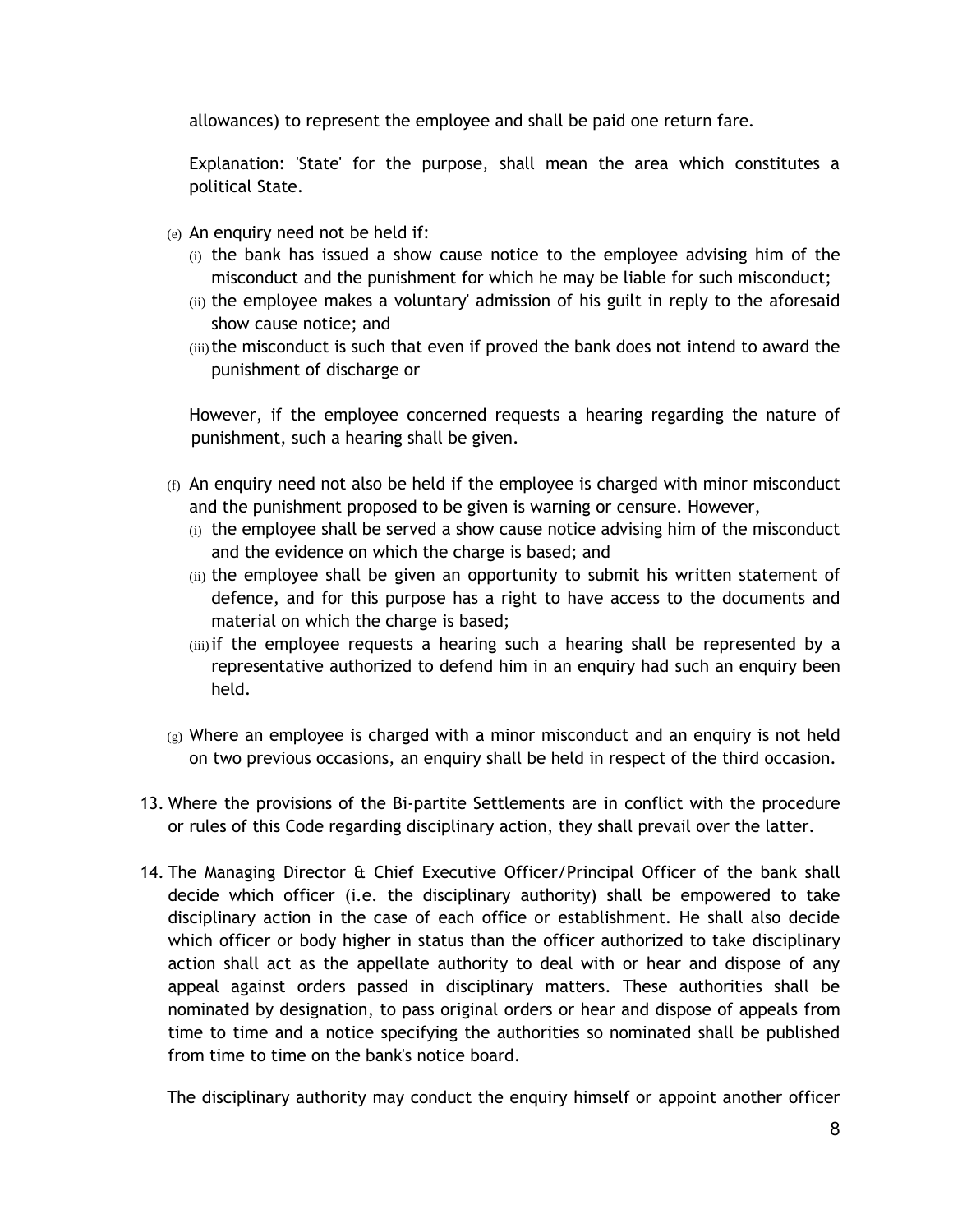as the Enquiry Officer for the purpose of conducting an enquiry.

If multiple charges as per procedural lapses are made out, then the punishment given in such cases shall be one.

Disciplinary Authority shall have the discretion to decide whether the punishment will affect the superannuation benefits of the employee or not, in case where the punishment is affecting the superannuation benefits.

The Appellate Authority shall, if the employee concerned is so desirous, in a case of dismissal, hear him or his representatives before disposing of the appeal, in cases where hearings are not required, an appeal shall be disposed of within two months from the date of receipt thereof. In cases where hearings are required to be given and requested for, such hearings shall commence within one month from the date of receipt of the appeal and shall be disposed of within one month from the date of conclusion of such hearings. The period within which an appeal can be preferred shall be 45 days from the date on which the original order has been communicated in writing to the employee concerned.

An employee who has been awarded the punishment of Dismissal, Compulsory Retirement, discharge or removal from service by the Disciplinary Authority and subsequently where the punishment is confirmed by the Appellate Authority, shall be given an opportunity to seek reconsideration by an authority higher than the Appellate Authority.

- 15. Every employee who is dismissed or discharged shall be given a service certificate, without avoidable delay.
- 16. Any notice, order, charge sheet, communication or intimation which is meant for an individual employee, shall be in a language understood by the employee concerned. In the case of an absent employee, notice shall be sent to him by registered post with acknowledgement due. If an employee refuses to accept any notice, order, chargesheet, written communication or written intimation in connection with disciplinary proceedings when it is sought to be served upon him, such refusal shall be deemed to be good service upon him, provided such refusal takes place in the presence of at least two persons including the person who goes to effect service upon him. Where any notice, order, charge-sheet, intimation or any other official communication which is meant for an individual employee is sent to him by registered post acknowledgement due at the last recorded address communicated in writing by the employee and acknowledged by, the bank, the same is to be deemed as good service.

Note: Where the employee proceeded against is not acquainted with the English language, he shall be furnished with a translation of such charge-sheet, notice or the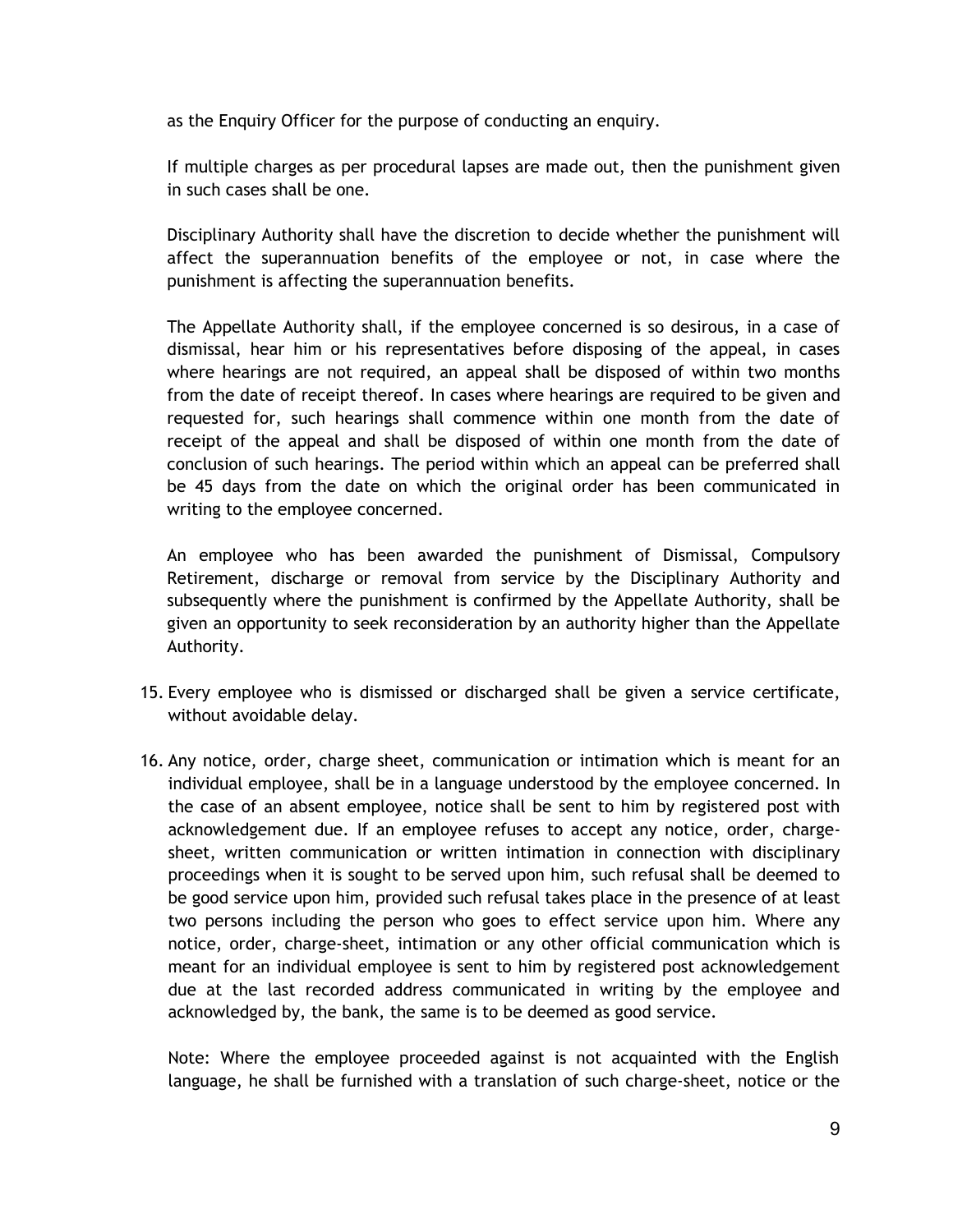like in an Indian language known to him.

Date of effect – The amendments made into this Chapter in pursuance to changes in 11<sup>th</sup> Bi-partite Settlement will come into effect from 01.11.2020.

#### **Schedule**

## **A. Subsistence Allowance:**

In respect of Regulation 12(b) the following may be noted. As per the provisions of the Bipartite Settlement dated 8/9/93 the following shall apply in regard to payment of subsistence allowance to workmen under suspension:-

Where the investigation is not entrusted to or taken up by an outside agency (i.e. Police/ CBI), subsistence allowance will be payable at the following rates:

- i) For the first 3 months  $1/3^{rd}$  of the pay and allowances which the workman would have got but for the suspension.
- ii) Thereafter 1/2 of the pay and allowances.
- iii) After one year, full pay and allowances if the enquiry is not delayed for reasons attributable to the concerned workman or any of his representatives. Where the investigation is done by an outside agency and the said agency has come to the conclusion not to prosecute the employee, full pay and allowances will be payable after 6 months from the date of receipt of report of such agency, or one year after suspension, whichever is later and in the event the enquiry is not delayed for reasons attributable to the workman or any of his representative.

## **B. Disciplinary Authority/ Appellate Authority / Reviewing Authority:**

## **(a) Disciplinary Authority:**

- 1. The Assistant General Manager in Circle Office shall be the Disciplinary Authority for workmen employees of branches/ offices coming under respective Circle Office. In his absence, the Deputy General Manager in Circle Office shall be the Disciplinary Authority.
- 2. At Head Office, the Assistant General Manager of Human Resources Wing shall be the Disciplinary Authority for workmen employees. In the absence of Assistant General Manager, Human Resources Wing, a Deputy General Manager at Head Office duly nominated by the General Manager/ Chief General Manager, Human Resources Wing, Head Office shall be the Disciplinary Authority.